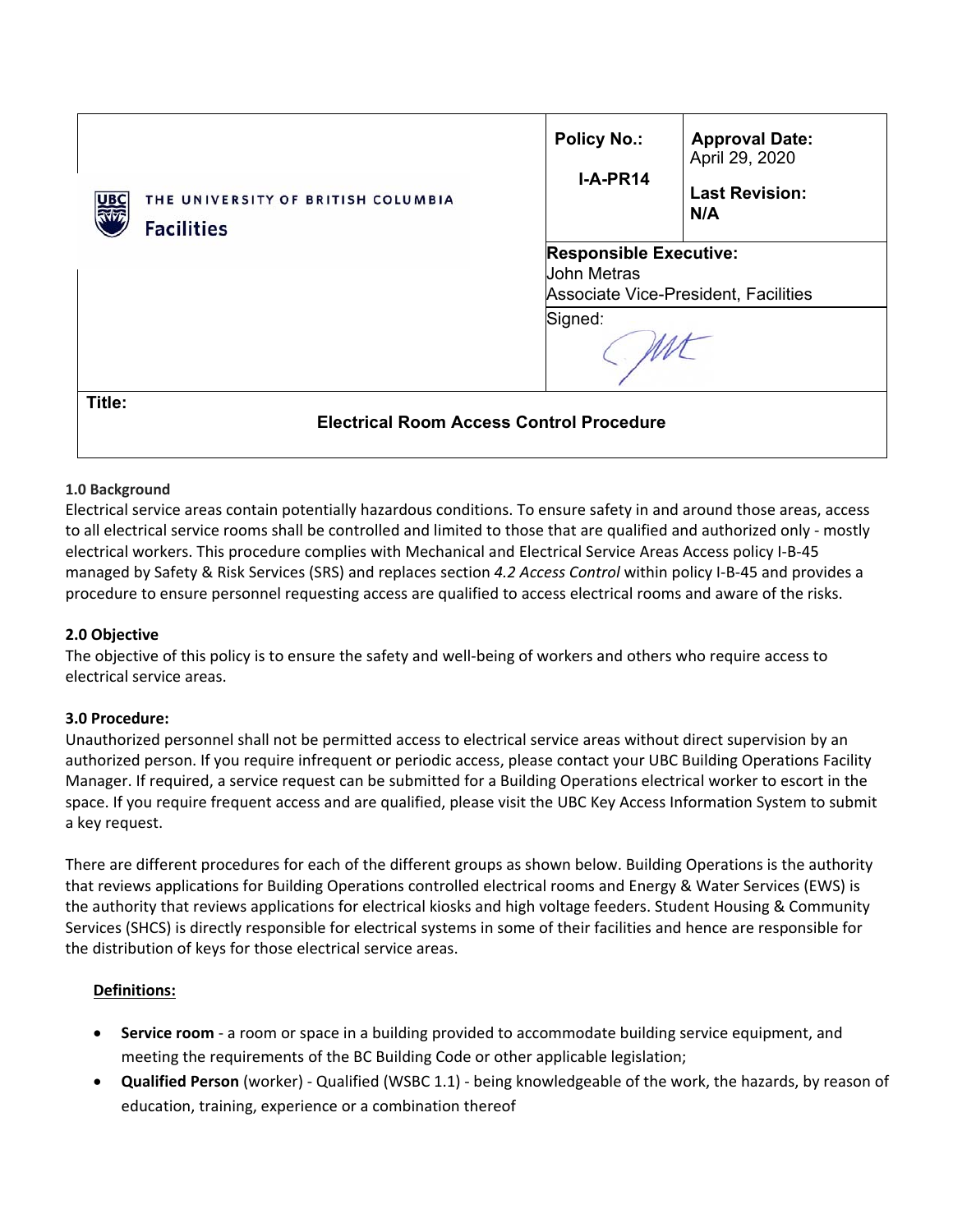- **Authorized** ‐ individuals, who have knowledge to recognize and avoid potential hazards associated with service areas, due to training and experience and have the competence to carry out their duties safely with minimum supervision in electrical service areas.
- **Unqualified Person** (worker) ‐ a worker who has little or no training regarding electrical hazards.
- **Hazard** ‐ a potential source of harm to a worker.
- **Appropriate Training** ‐ is defined by CSA Workplace electrical safety for both the electrical worker and the non‐ electrical worker in accordance with CAN/CSA‐Z462

## **A) External Contractors & Service Providers**

Submit a key request using the UBC Key Access Information System ‐ Simple K. The following information MUST be included:

- a. Building and scope
- b. Attached copy of the electrical permit
- c. Name and contact details of on‐site qualified person
- d. Attached copy of the electrical qualification of on‐site qualified person
- e. Time frame the key is required

Building Operations Electrical business unit will receive the key request through Simple K and will send their recommendation to authorize or deny to the Key desk.

Requestor will receive email notification from the Key desk with the approval and pick up or denial of the request.

## **B) UBC Faculties & Departments**

Submit a key request using the UBC Key Access Information System ‐ Simple K. The following information MUST be included:

- a. Name and title of person that requires the key
- b. Building(s) that the key is required for
- c. Reason key is required (what work is being done)
- d. Frequency that they require access to the electrical room
- e. Length of time key is required

Building Operations Electrical business unit will receive the key request through Simple K and will send their recommendation to authorize or deny to the Key desk.

Requestor will receive email notification from the Key desk with the approval and pick up or denial of the request.

## **C) UBC Employees (IT, Student Housing & Community Services, Athletics & Recreation, etc) wishing to gain access to a service room managed by the Facilities Electrical Group**

Email Building Operations Electrical business unit (Electrical People & Process Manager or Senior Electrical Manager or Electrical Technical Specialist), and copy Director, Business Services and Informatics. The following information MUST be included:

- a. Name and title of person that requires the key
- b. Building(s) that the key is required for
- c. Reason key is required (what work is being done)
- d. Frequency that they require access to the electrical room
- e. Length of time key is required for
- f. Does the key requestor have appropriate training for electrical room access

Building Operations Electrical business unit will email back to all with authorization or denial.

If key is authorized by the Building Operations' Electrical business unit then a key request to the key desk will be